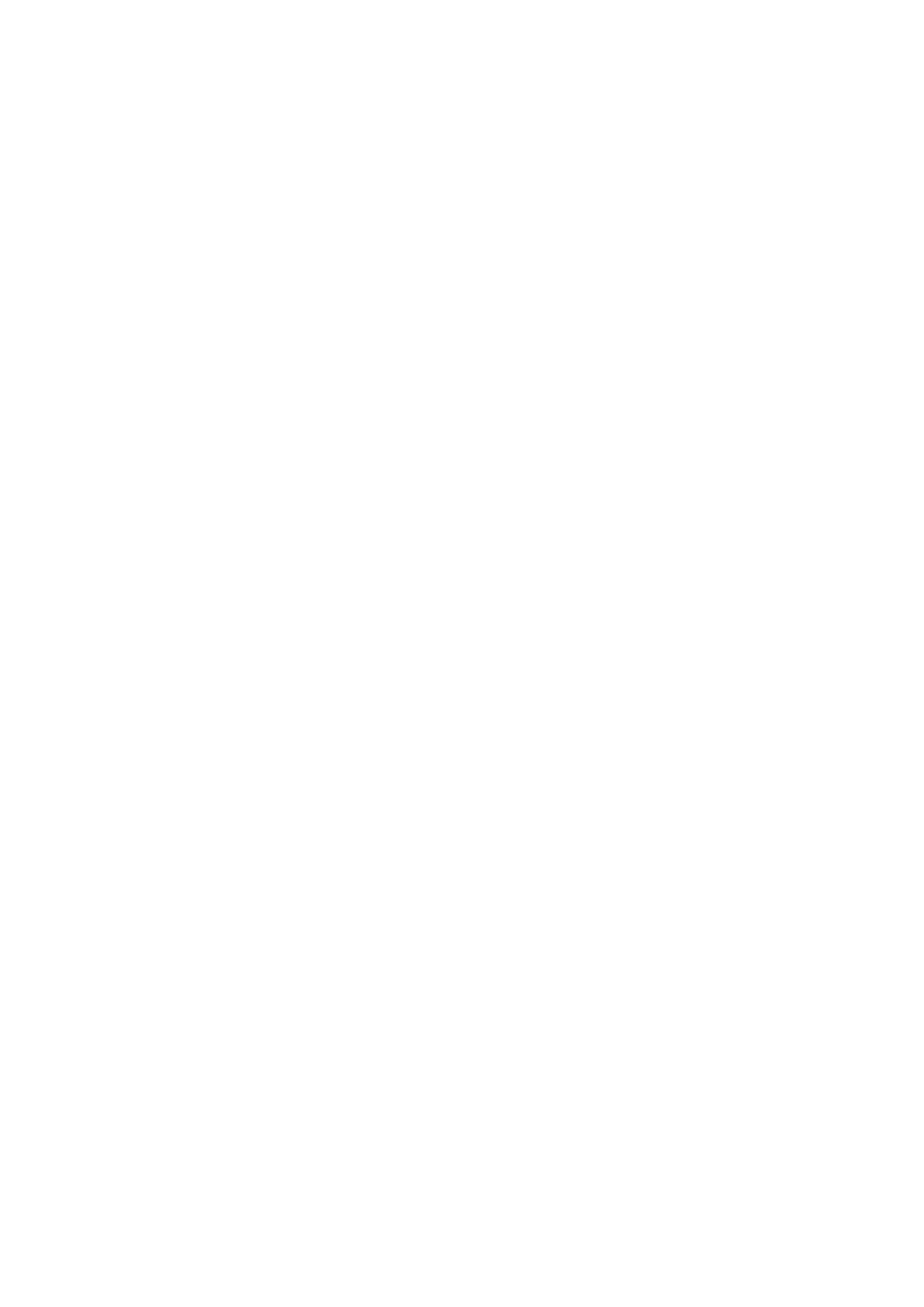### **CCERA Evidence of the perturbation effect following culling of badgers**

*The CVO agreed to provide a note to the committee on the evidence of the perturbation effect following culling of badgers, how it has been interpreted by Defra and the Welsh Government and how this has influenced their respective approaches to bovine TB eradication.*

#### **Perturbation**

Perturbation has been defined as the disruption of the social organisation or structure of badger populations such as that which is caused where trapping/culling has taken place.

The hypothesis is that perturbation following badger culling may result in increased TB risk to spatially associated cattle herds due to increased contact and transmission of infection between badgers and increased contact between cattle and the socially disrupted badger population. Consequently perturbation has the potential to undermine any beneficial effects of badger culling on the incidence of cattle herd breakdowns.

# **The Randomised Badger Culling Trial (RBCT**)

The RBCT was a badger culling trial conducted in England between 1998 and 2005 which was overseen by the Independent Scientific Group (ISG). The RBCT was conducted in 30 areas of England, each located in a high-risk area for cattle TB and measuring approximately  $100 \text{km}^2$ . The 30 areas were grouped into 10 sets of three, each called a 'triplet'. Within each triplet, one area was subjected to approximately annual culling across all accessible land ('proactive culling'), and in one area the badgers were culled locally on and near farmland where recent outbreaks of TB had occurred in cattle ('reactive culling'). The remaining area received no culling ('survey only') and acted as an experimental control with which the culling treatments could be compared. Treatments were assigned to trial areas at random.

The design of the RBCT followed closely general principles well established in numerous fields, the use of triplets achieving comparisons that were between geographically fairly closely related areas and the replication enhancing precision. Randomisation, rigorously enforced (except in Triplet I due to security concerns), was judged essential to avoid bias and, in particular, accusations of prejudiced allocation.

However, the validity of the trial design and interpretation of its findings have been subject to much discussion since the ISG published its Final Report. The fact that the trial was undertaken in areas within which varying degrees of badger culling had previously taken place has led to the question about what impact this might have had on the results and would different results be expected in areas without prior disturbance. In addition, co-operation with culling was variable across the triplets.

The trial was interrupted due to the 2001 Foot and Mouth Epidemic and as indicated above the delivery was at least in part influenced by security concerns. Furthermore, the ISG reported in October 2003 that reactive culling was associated with an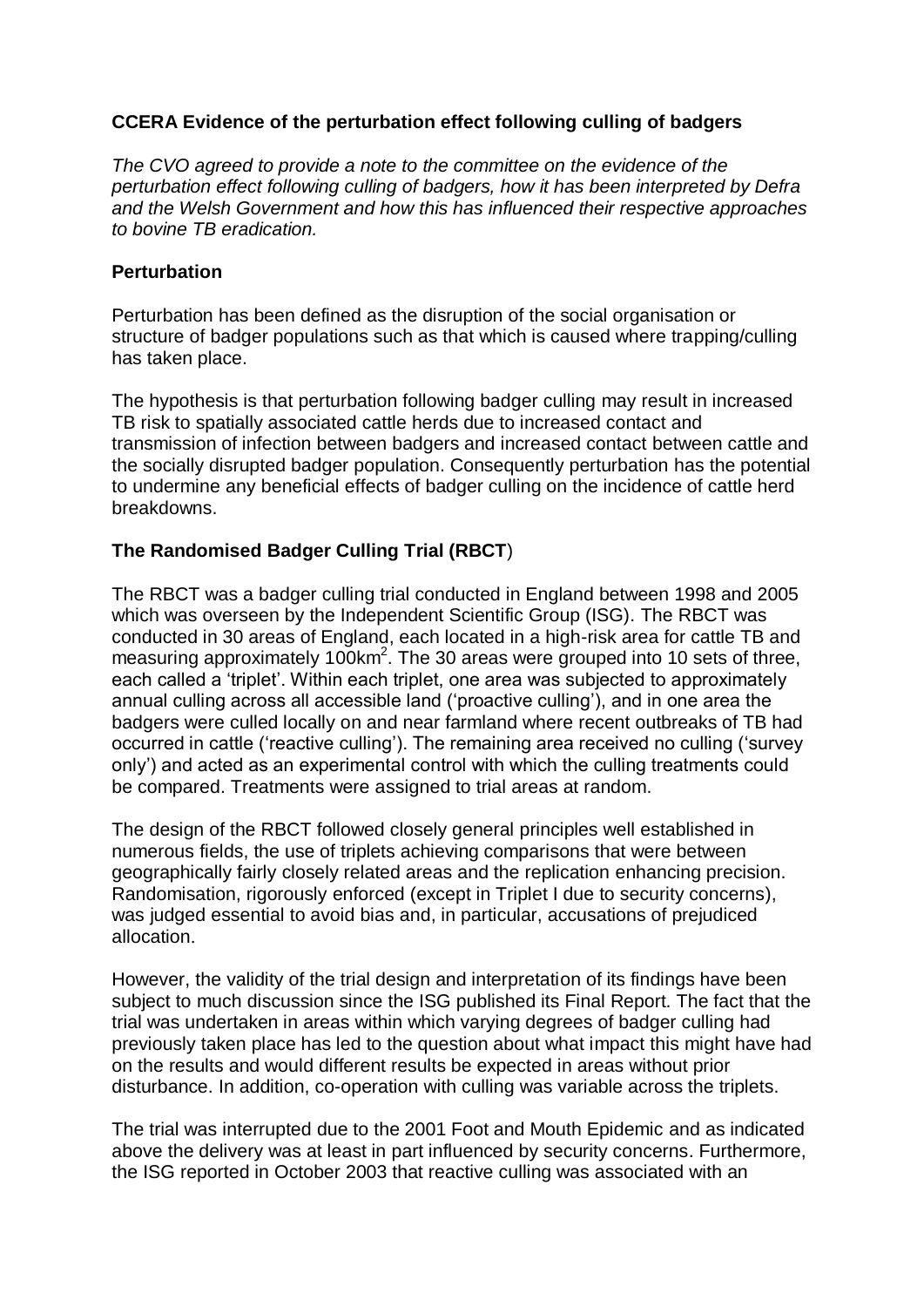estimated 27% increase in the incidence of confirmed cattle herd breakdowns. Although the ISG recommended that the culling operation be allowed to continue until the start of the next closed season (1 February 2004) to allow further analysis to be undertaken in advance of the end of the next closed season. Ministers took the decision to suspend reactive culling from November 2003 due to this increase in incidence.

The question has been asked (More and McGrath 2015) as to the degree to which the RBCT results can be extrapolated to other areas of England and Wales, with differences between similar studies undertaken in the Republic of Ireland and the RBCT suggesting that geographical differences exist, at least at a larger (island level) scale.

| <b>Triplet</b>           | <b>Dates</b>                                |                                  |                                |                                                |                                             |  |
|--------------------------|---------------------------------------------|----------------------------------|--------------------------------|------------------------------------------------|---------------------------------------------|--|
|                          | <b>Initial</b><br>mapping of<br>trial areas | <b>Beginning of</b><br>surveying | <b>Treatment</b><br>allocation | Completion<br>of the initial<br>proactive cull | Completion<br>of the first<br>reactive cull |  |
| <b>A Gloucs/Hereford</b> | $11-Jun-98$                                 | 08-Aug-98                        | 20-Apr-99                      | $28 - Jan-00$                                  | Jul-00                                      |  |
| <b>B Cornwall/Devon</b>  | $11-Jun-98$                                 | 28-Aug-98                        | 11-Nov-98                      | 13-Dec-98                                      | Jun-99                                      |  |
| <b>C</b> East Cornwall   | 10-Mar-99                                   | 30-Mar-99                        | 13-Sep-99                      | 29-Oct-99                                      | May-00                                      |  |
| <b>D</b> Hereford        | 19-Mar-99                                   | 04-May-99                        | $11-Nov-02$                    | 18-Dec-02                                      | $Sep-03$                                    |  |
| <b>E</b> North Wiltshire | $05-Oct-99$                                 | 08-Nov-99                        | 27-Mar-00                      | 26-May-00                                      | $Jun-02$                                    |  |
| <b>F West Cornwall</b>   | 04-Nov-99                                   | $05$ -Jan- $00$                  | 24-May-00                      | 18-Jul-00                                      | Aug-02                                      |  |
| <b>G</b> Derbys/Staffs   | 15-Mar-00                                   | $06 - Jun - 00$                  | $03-Oct-00$                    | $10-Nov-00$                                    | Aug- $02$                                   |  |
| <b>H</b> Devon/Somerset  | 15-Mar-00                                   | 10-May-00                        | 20-Oct-00                      | 15-Dec-00                                      | $Jan-03$                                    |  |
| <b>I</b> Gloucestershire | $10-Nov-00$                                 | $05$ -Dec- $00$                  | 13-Sep-02                      | 08-Oct-02                                      | $May-03$                                    |  |
| <b>J</b> Devon           | $10-Nov-00$                                 | 29-Nov-00                        | 06-Sep-02                      | 18-Oct-02                                      |                                             |  |

Table 2.1: Dates of key operations in establishing and implementing triplets.

Note: no reactive culling took place in triplet J.

It should be noted that no reactive culling took place in Triplet J due to the premature cessation of this component of the trial and the number of years in which reactive culling took place within each triplet also varied. Triplet B was the only triplet that had four years in which reactive culling was delivered. Two triplets had three years, four had two years and two had just one year of reactive culling. The table below summarises this.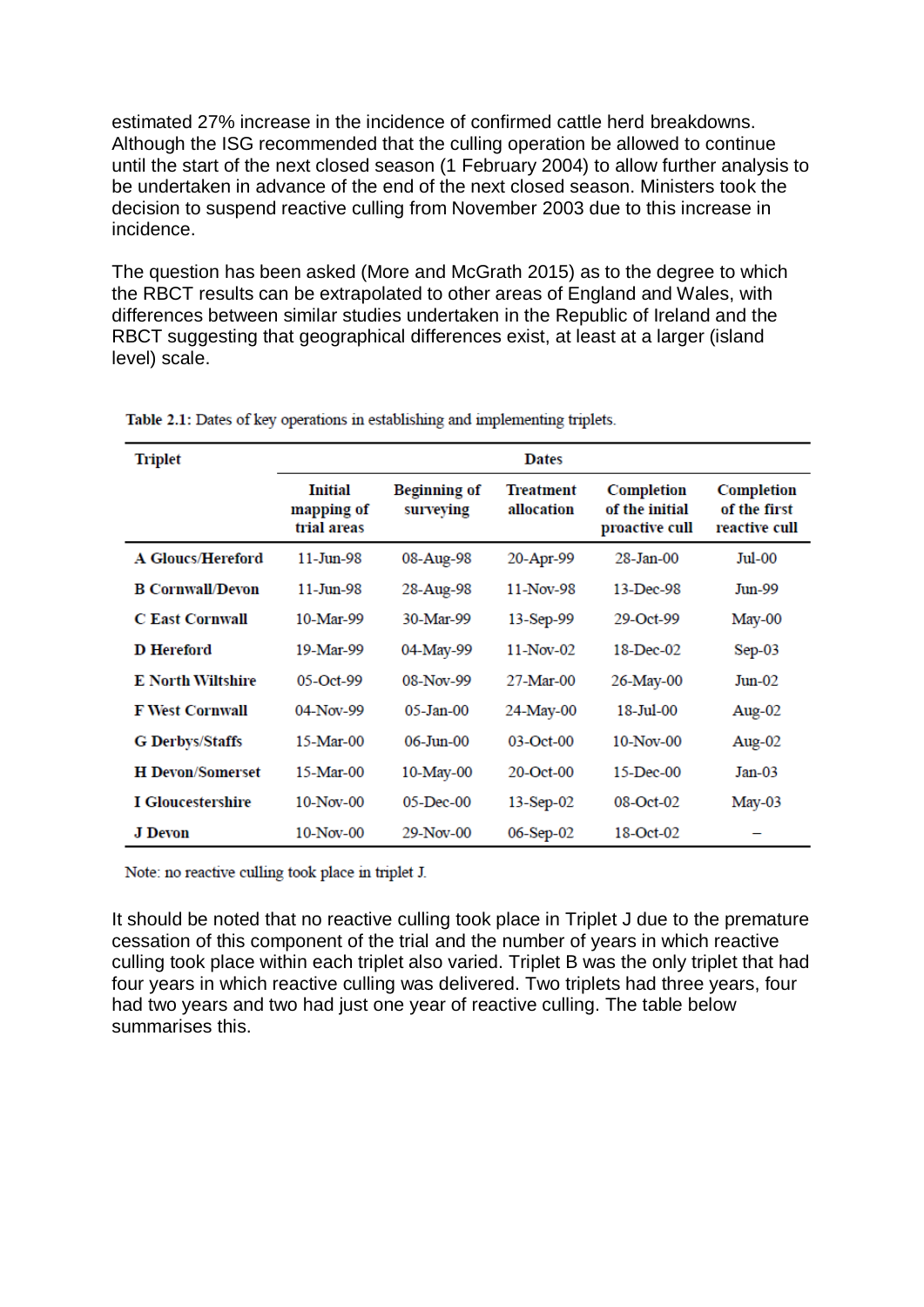Table 2.5: Approximate dates of reactive culling, by triplet and culling year (defined to run from 1 May - 31 January). Reactive culling operations occurred between the dates indicated. Triplet J was eligible for reactive culling in 2003 but no culls had been performed when the reactive treatment was suspended in November 2003.

| <b>Triplet</b> | 1999         | 2000                | 2002              | 2003            |
|----------------|--------------|---------------------|-------------------|-----------------|
| A              |              | <b>Jul-Nov 2000</b> | Jan 2003          | <b>May 2003</b> |
| в              | May-Dec 1999 | Aug-Sep 2000        | Sep 2002-Jan 2003 | May-Jul 2003    |
| C              |              | May-Aug 2000        | Jul 2002-Jan 2003 | <b>May 2003</b> |
| D              |              |                     |                   | Aug-Sep 2003    |
| Е              |              |                     | Jun 2002-Jan 2003 | Jul-Oct 2003    |
| F              |              |                     | Jul 2002-Jan 2003 | Jun-Sep 2003    |
| G              |              |                     | Aug 2002-Jan 2003 | Sep-Oct 2003    |
| н              |              |                     | Jan 2003          | Sep-Oct 2003    |
| Т              |              |                     |                   | May-Sep 2003    |
| J              |              |                     |                   |                 |

The RBCT showed that culling caused disruption to the social structure of badger groups:

- their foraging ranges expanded and there was more overlap of social group territories.
- there was more frequent immigration to fill the void left from culling
- a higher prevalence of TB was found in the remaining badger population
- lower genetic relatedness.

The hypotheses based on these findings was that the increased prevalence of disease in the remaining badger population and the greater ranging could increase the opportunity for transmission and so cause the observed increase number of cattle breakdowns as seen in the 2km buffers around proactive culling areas and in the reactive culling areas.

The conclusion from the RBCT was that localised badger culling not only fails to control TB in cattle but can actually increase the incidence.

# **Proactive culling**

In the post-trial period to 28 March 2013 (report to Defra, Christl Donnelly Imperial College London, 16/10/13) the incidence of confirmed breakdowns inside the proactive trial areas on average was 25.9% lower than that inside survey-only trial areas (there was significant variations between triplets however). Analyses stratified by 6-month periods indicate that beneficial effects within trial areas remain in the latest 6-month period analysed (73 to 78 months post-trial). These latest results are consistent with an ongoing, but diminishing, benefit of proactive culling continuing through this latest period.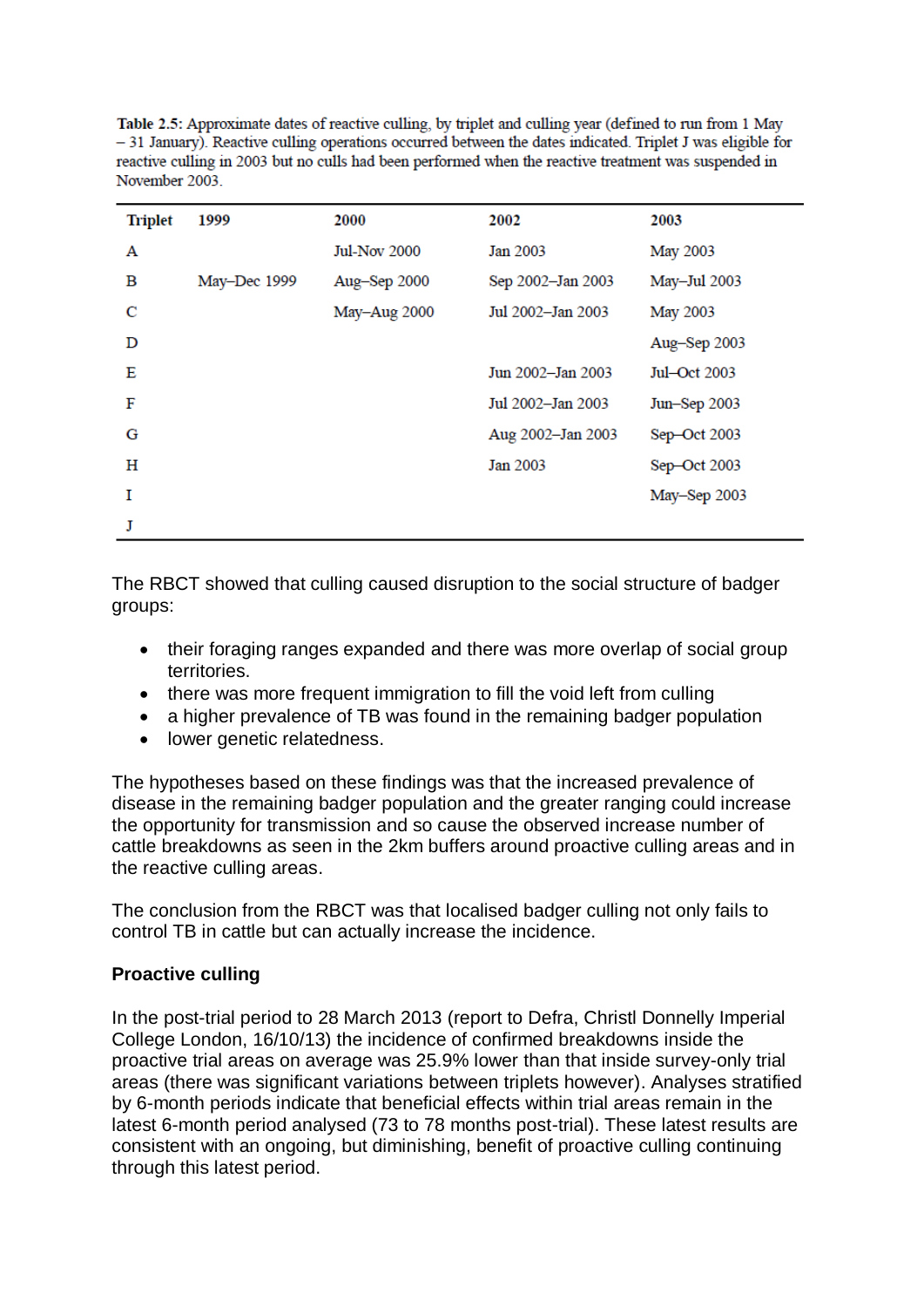### **Reactive Culling**

Reactive (localised) culling was designed to target badger social groups which could have caused specific TB breakdowns in cattle. Since it entailed removal of only moderate numbers of badgers, it was expected to be both cheaper and more publicly acceptable than more widespread culling.

In the reactive areas badger culling was to be undertaken only once over eight consecutive nights on the occurrence of a new confirmed herd breakdown and with the aim of removing all social groups of badgers having access to the breakdown farm. No specific consideration was given to whether or not badgers were implicated in the breakdown.

In the recommendations and conclusions section of its final report (published in 2007) the ISG stated that: *It is highly unlikely that reactive culling – as practised in the RBCT – could contribute other than negatively to future TB control strategies (10.3-10.4).* 

Subsequent analysis showed that in the time period from one year after the last proactive cull to 28 March 2013 (the post-trial period), well after the final reactive culling was undertaken in 2003, the incidence of confirmed breakdowns **in the reactive culling** areas was 8.2% lower (95% CI: 26.4% lower to 14.5% higher) than in survey-only areas.

#### **Proposals for badger removal operations in Wales**

In Wales, where it is believed that badgers are contributing to the persistence of TB in chronic breakdown herds, measures need to be implemented to break the badger to cattle route of transmission.

The delivery model we are proposing for the removal of badgers is not a repeat of the reactive cull element of the RBCT. The trap, test and removal operations being planned will be restricted to TB affected premises where veterinary epidemiological investigation indicates that infection of badgers on breakdown premises is the likely reason for a failure to eliminate infection from an associated cattle herd. There was no such consideration given in the RBCT. The removal of badgers will only take place once a TB test positive badger has been disclosed. Again, this differs from the RBCT where no attempt was taken to establish the infection status of badgers within the reactive culling triplets prior to their removal.

In the RBCT reactive culling operations were undertaken just once at the farm level over eight consecutive nights. Our intention is to repeat the operation and not to be restricted by eight nights of cage trapping where indications are that trapping efficiency can be improved by extending this period.

Evidence emerging from the recent All Wales Badger Found Dead Survey is that the TB prevalence in badgers in the areas where we intend to operate is not expected to be as high as that seen in the RBCT areas. The proportion of badgers found dead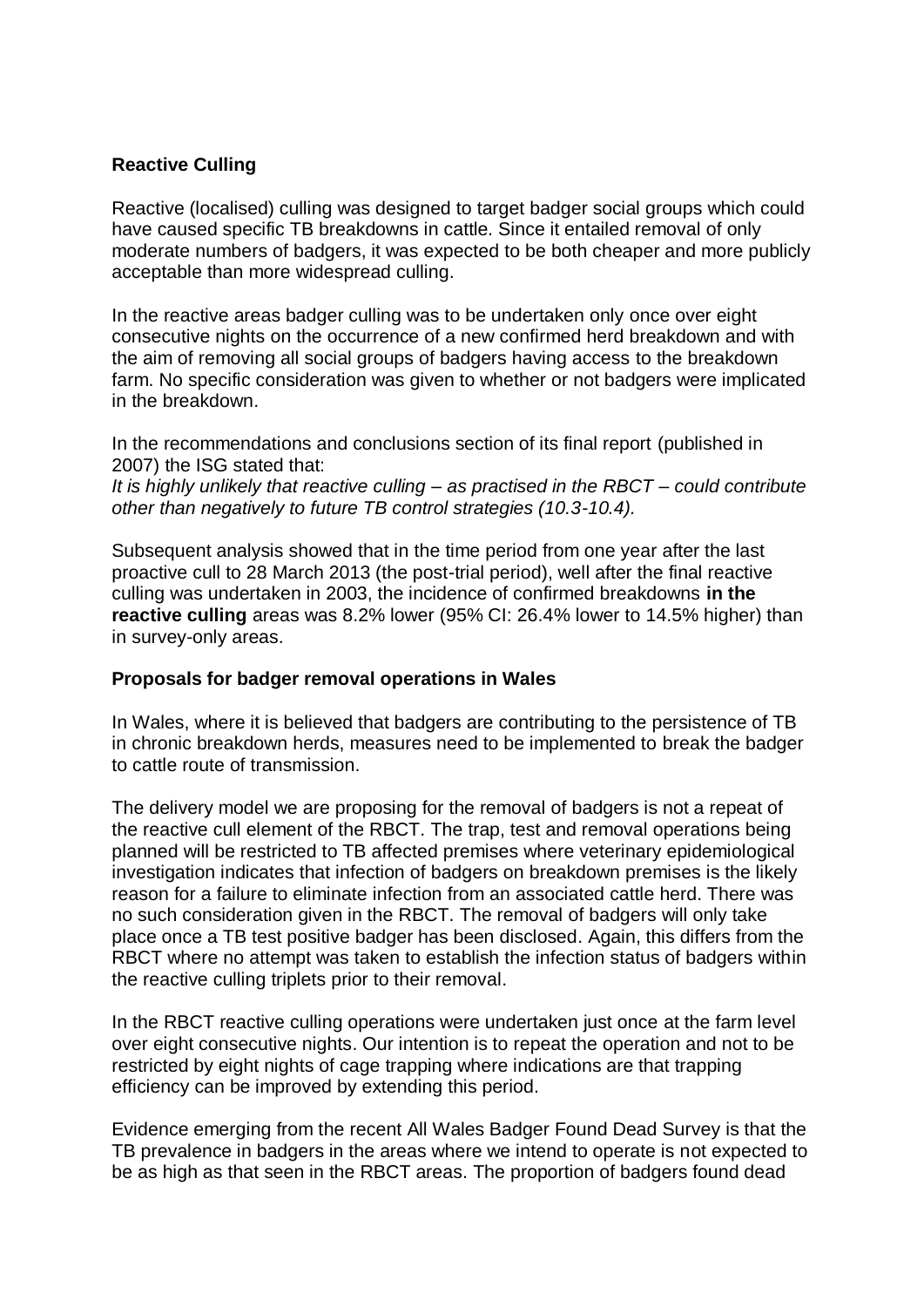identified as having TB has fallen in Wales since a previous survey was conducted in 2005/06. We have been testing all cattle herds in Wales at least once a year since 2010 and have built up a much clearer picture of the disease across Wales. There is significant spatial heterogeneity with disease clustered in some areas and almost absent in others. As such a more widespread proactive cull of badgers in Wales seems difficult to justify. We will be applying the badger removal operations alongside a suite of enhanced cattle and biosecurity measures to clear disease from the herd. Because the badger intervention we propose to make differs from previous badger interventions in Wales, close monitoring and reviewing of the outcomes for the co-located herds will be an important part of the work and inform future policy development.

# **Evidence to measure effect**

We have good evidence that social perturbation in badger populations happens in the wake of culling operations and it is a plausible explanation for the observed outcomes of the RBCT. However, we have little information on what perturbation looks like at the local scale or how changes in the number of badgers removed affects the level of perturbation and exactly how it relates to epidemiological outcomes.

As part of our badger removal operation we will gather data to:

- examine the effect on the status of the chronic breakdown herd (though this will can only be measured as a result of the combined measures applied)
- examine the effect on incidence in the surrounding cattle herds
- better understand the effect on the social structure of badgers
- measure the prevalence of TB in the remaining badger population
- using the panel of results, continue to evaluate the performance of the Dual Path Platform (DPP) trap side test, and review and adapt our removal policy if the resulting evidence deems it necessary.

We will work with colleagues in the Animal and Plant Health Agency (APHA) to develop processes to gather data and develop systems to analyse the results to achieve this.

# **Culling in England**

In 2011 the then Government in England announced its decision to proceed with a policy of enabling farmers and landowners to cull badgers under licence in areas of high incidence of TB in cattle. The Government would bear the cost of licencing and monitoring the culls but the industry would bear the costs of undertaking the culls.

*Dr Malla Hovi from Defra gave evidence at the committee meeting on 08/12/16.*